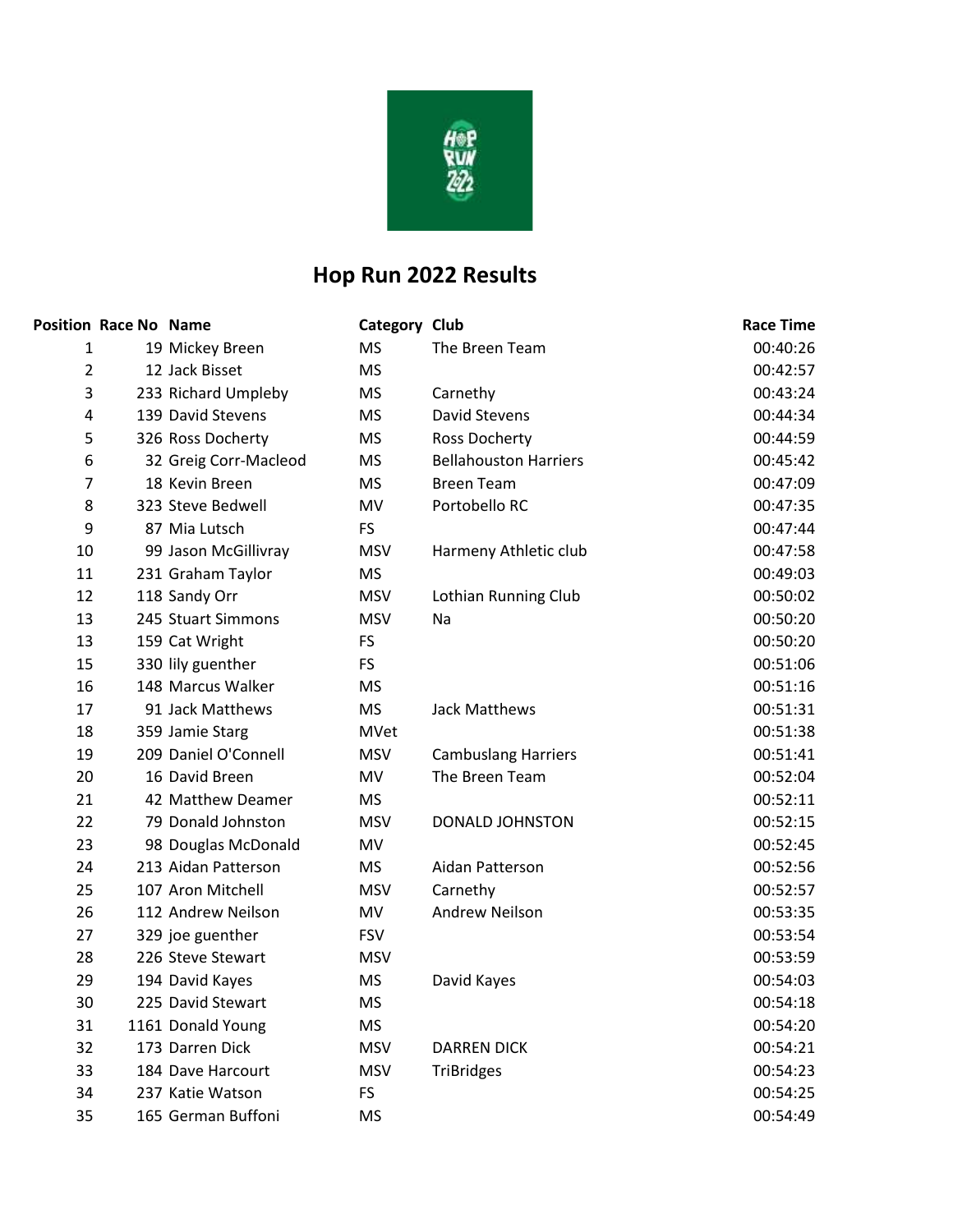|    | <b>Position Race No Name</b> |                            | Category Club |                               | <b>Race Time</b> |
|----|------------------------------|----------------------------|---------------|-------------------------------|------------------|
| 36 |                              | 360 Stewart Murray         | <b>MS</b>     |                               | 00:54:57         |
| 37 |                              | 352 Karen Stewart          | <b>FS</b>     |                               | 00:54:59         |
| 38 |                              | 349 James Squires          | <b>MS</b>     |                               | 00:55:06         |
| 39 |                              | 41 Pawel Rozenbazgier      | <b>MS</b>     |                               | 00:55:58         |
| 40 |                              | 210 Matthew Parker         | <b>MS</b>     |                               | 00:55:59         |
| 41 |                              | 158 Abigail Woodcock       | <b>FS</b>     |                               | 00:56:01         |
| 42 |                              | 106 Sophie Miller          | <b>FS</b>     | Pink Laydeez                  | 00:56:15         |
| 43 |                              | 76 Shug Ilgunas            | <b>MSV</b>    | Jog Lanark                    | 00:56:17         |
| 43 |                              | 137 andrew smart           | <b>MS</b>     |                               | 00:56:17         |
| 45 |                              | 236 Hamish Watson          | MV            |                               | 00:56:18         |
| 45 |                              | 183 daniel halligan        | MV            |                               | 00:56:18         |
| 47 |                              | 353 Philip Stewart         | MV            |                               | 00:56:19         |
| 48 |                              | 71 Stoo Hill               | <b>MS</b>     | <b>Stuart Alistair Hill</b>   | 00:56:31         |
| 49 |                              | 119 Jacob Pappe            | MV            |                               | 00:56:35         |
| 50 |                              | 162 alejandro Basterrechea | <b>MS</b>     |                               | 00:56:43         |
| 51 |                              | 23 Steven Brown            | MV            | Harmeny Athletics Club        | 00:57:06         |
| 52 |                              | 90 Mark Majury             | <b>MS</b>     |                               | 00:57:12         |
| 53 |                              | 147 Benjamin Waite         | <b>MS</b>     | Benjamin Waite                | 00:57:23         |
| 54 |                              | 169 Brian Couper           | MV            | <b>Brian Couper</b>           | 00:57:31         |
| 55 |                              | 145 Eddie Turnbull         | <b>MVint</b>  | <b>Eddie Turnbull</b>         | 00:57:36         |
| 56 |                              | 46 Christopher Figg-Arnold | <b>MS</b>     |                               | 00:57:51         |
| 56 |                              | 186 Catherine Heath        | <b>FS</b>     |                               | 00:57:51         |
| 58 |                              | 337 Graham McIntyre        | <b>MVint</b>  | Interlopers                   | 00:58:06         |
| 59 |                              | 10 Ally Bell               | <b>MS</b>     | Ally Bell                     | 00:58:07         |
| 60 |                              | 84 Andre Koekemoer         | MV            |                               | 00:58:27         |
| 61 |                              | 40 Tim Czopka              | MV            |                               | 00:58:28         |
| 62 |                              | 151 Danny Wilcox           | MV            |                               | 00:58:44         |
| 63 |                              | 325 Erika Davidson         | <b>FV</b>     | Erika Davidson                | 00:58:50         |
| 64 |                              | 232 Ernie Tindall          | MV            | <b>Pentland Trail Rides</b>   | 00:59:05         |
| 65 |                              | 346 Helen Reid             | FV            |                               | 00:59:07         |
| 66 |                              | 188 Paige Hunter           | FS            |                               | 00:59:13         |
| 67 |                              | 182 Pete Hall              | <b>MSV</b>    | Pete Hall                     | 00:59:14         |
| 68 |                              | 1162 Graham Young          | MV            |                               | 00:59:16         |
| 69 |                              | 204 Jaime Milne            | MV            |                               | 00:59:20         |
| 70 |                              | 103 David Mckean           | <b>MS</b>     | David Mckean                  | 00:59:25         |
| 71 |                              | 197 Neil Manson            | <b>MS</b>     |                               | 00:59:33         |
| 72 |                              | 48 Graham Finlay           | <b>MSV</b>    |                               | 00:59:36         |
| 73 |                              | 345 Ben Place              | <b>MSV</b>    |                               | 00:59:42         |
| 74 |                              | 212 Chris Paton            | <b>MSV</b>    | <b>Cambuslang Harriers</b>    | 00:59:51         |
| 75 |                              | 202 Kevin McIlwaine        | MV            |                               | 01:00:06         |
| 76 |                              | 221 Ged Sheridan           | MV            | Ged sheridan                  | 01:00:08         |
| 77 |                              | 30 Mark Chapman            | <b>MSV</b>    | N/A                           | 01:00:12         |
| 78 |                              | 146 Craig Vernon           | <b>MS</b>     | <b>Stewart Brewing</b>        | 01:00:15         |
| 79 |                              | 185 Mark Hardie            | MV            | <b>Corstorphine Athletics</b> | 01:00:26         |
| 80 |                              | 361 Grigor Smith           | MS            |                               | 01:00:30         |
| 81 |                              | 240 Mark Whitworth         | <b>MSV</b>    |                               | 01:00:58         |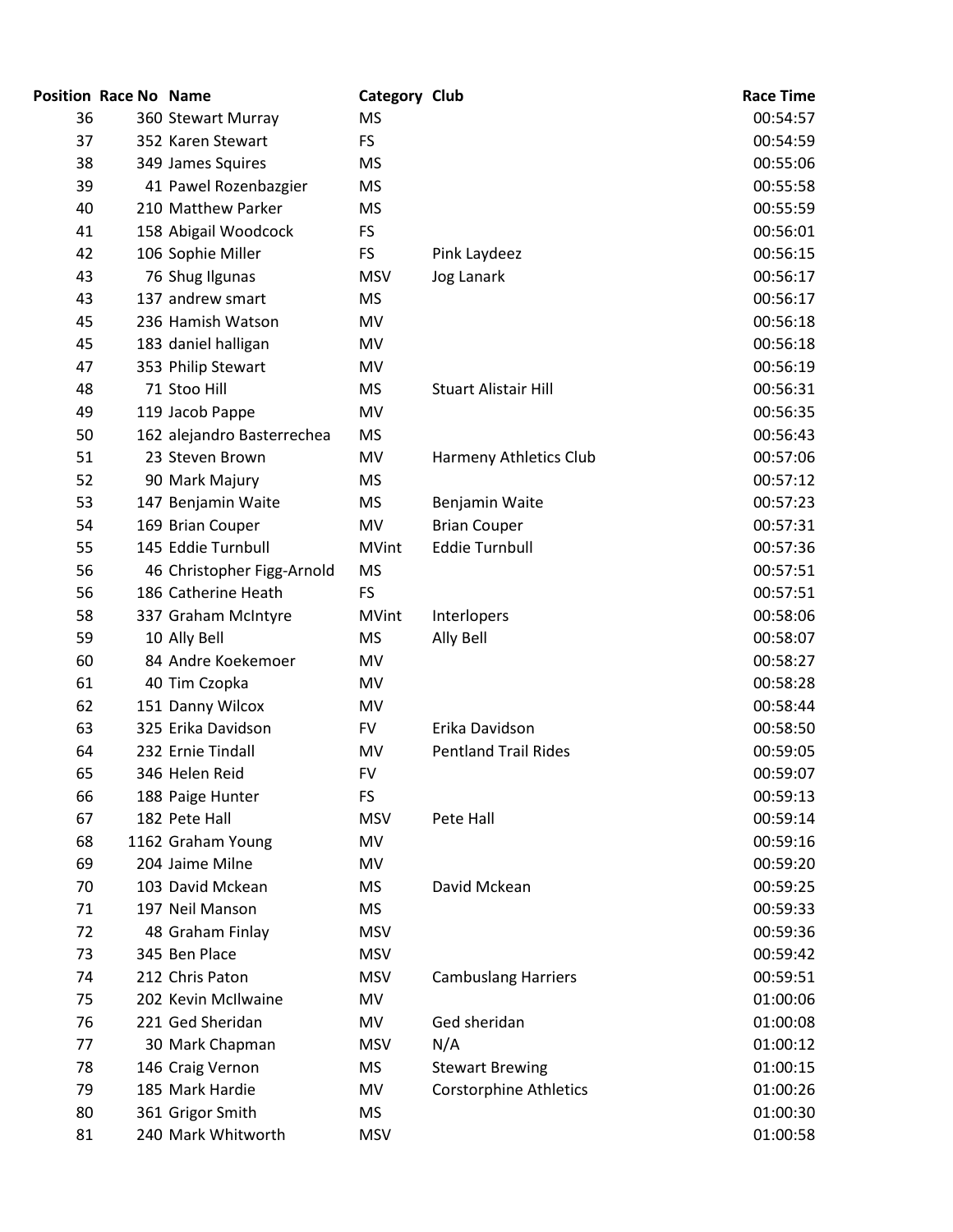|     | <b>Position Race No Name</b> |                            | <b>Category Club</b> |                         | <b>Race Time</b> |
|-----|------------------------------|----------------------------|----------------------|-------------------------|------------------|
| 82  |                              | 217 Michael Robson         | <b>MSV</b>           |                         | 01:01:03         |
| 83  |                              | 357 Blair Mackie           | <b>MS</b>            |                         | 01:01:15         |
| 84  |                              | 193 Wayne Johnston         | <b>MSV</b>           |                         | 01:01:16         |
| 85  |                              | 85 Haytham Kubba           | <b>MSV</b>           |                         | 01:01:21         |
| 86  |                              | 108 Graeme Morrison        | <b>MS</b>            |                         | 01:01:22         |
| 87  |                              | 8 Peter Beevers            | <b>MSV</b>           | Harmeny                 | 01:01:23         |
| 88  |                              | 114 Chris Nicol            | <b>MSV</b>           | <b>Chris Nicol</b>      | 01:01:39         |
| 89  |                              | 96 Robert McCreadie        | <b>MSV</b>           | <b>Robert McCreadie</b> | 01:01:40         |
| 90  |                              | 219 Sam Russell            | <b>MS</b>            | None                    | 01:01:58         |
| 91  |                              | 49 Benjamin Fisher         | MV                   |                         | 01:02:02         |
| 92  |                              | 117 Jim O'Donnell          | MV                   |                         | 01:02:14         |
| 92  |                              | 127 Nigel Richards         | <b>MSV</b>           |                         | 01:02:14         |
| 94  |                              | 175 Erin Feeley            | FS.                  |                         | 01:02:28         |
| 95  |                              | 356 jamie wright           | <b>MS</b>            |                         | 01:02:29         |
| 96  |                              | 150 Stan Whitaker          | <b>MSV</b>           |                         | 01:02:30         |
| 97  |                              | 239 Elfreda Whitty         | <b>FV</b>            | Elfreda Whitty          | 01:02:31         |
| 98  |                              | 6 Conrad Barrett - Freeman | <b>MS</b>            |                         | 01:02:32         |
| 99  |                              | 88 John MacLeod            | <b>MVint</b>         |                         | 01:02:58         |
| 100 |                              | 335 scott kirkwood         | <b>MS</b>            |                         | 01:03:03         |
| 101 |                              | 73 Laura Hoodless          | <b>FS</b>            |                         | 01:03:10         |
| 102 |                              | 4 Rory Anderson            | <b>MS</b>            |                         | 01:03:46         |
| 103 |                              | 187 Amy Hickman            | <b>FV</b>            | Amy Hickman             | 01:03:57         |
| 104 |                              | 55 Cheryl Gilbert          | <b>FV</b>            | Jog Lanark              | 01:04:09         |
| 105 |                              | 69 Perrine HENRY           | <b>FS</b>            |                         | 01:04:10         |
| 106 |                              | 216 Paul Roach             | <b>MSV</b>           |                         | 01:04:17         |
| 107 |                              | 65 Emma Hawkins            | FS                   |                         | 01:04:51         |
| 108 |                              | 141 Stewart Strath         | MV                   | Lothian Running Club    | 01:04:52         |
| 109 |                              | 152 David Wilkie           | MV                   |                         | 01:05:12         |
| 110 |                              | 38 Alex Crosbie            | <b>MVint</b>         | Jog Lanark              | 01:05:24         |
| 111 |                              | 328 jiill guenther         | FS                   |                         | 01:05:30         |
| 111 |                              | 192 Hazel Jobson           | <b>FV</b>            |                         | 01:05:30         |
| 113 |                              | 358 Lucy Deed              | <b>FS</b>            |                         | 01:05:36         |
| 114 |                              | 327 yu-chin fang           | <b>MSV</b>           |                         | 01:05:58         |
| 115 |                              | 126 Michael Renwick        | MV                   |                         | 01:06:07         |
| 116 |                              | 321 glenn allan            | <b>MS</b>            |                         | 01:06:22         |
| 117 |                              | 324 Andrew Darnton         | MV                   |                         | 01:06:24         |
| 118 |                              | 54 Alexander Gardner       | <b>MS</b>            |                         | 01:06:34         |
| 119 |                              | 130 Boris Rogatchevski     | MS                   | <b>Rubbish runners</b>  | 01:06:44         |
| 120 |                              | 235 Andrew Watson          | <b>MS</b>            |                         | 01:06:46         |
| 121 |                              | 211 Audrey Paton           | <b>FV</b>            |                         | 01:06:48         |
| 122 |                              | 200 peter mccann           | <b>MS</b>            |                         | 01:06:50         |
| 123 |                              | 57 Rebecca Glendinning     | <b>FV</b>            |                         | 01:07:18         |
| 124 |                              | 160 Andrew Young           | <b>MS</b>            |                         | 01:07:29         |
| 124 |                              | 161 Mark Barnett           | MV                   |                         | 01:07:29         |
| 126 |                              | 174 Stuart Doig            | <b>MSV</b>           |                         | 01:07:33         |
| 127 |                              | 339 Margo Melotte          | <b>FV</b>            |                         | 01:07:43         |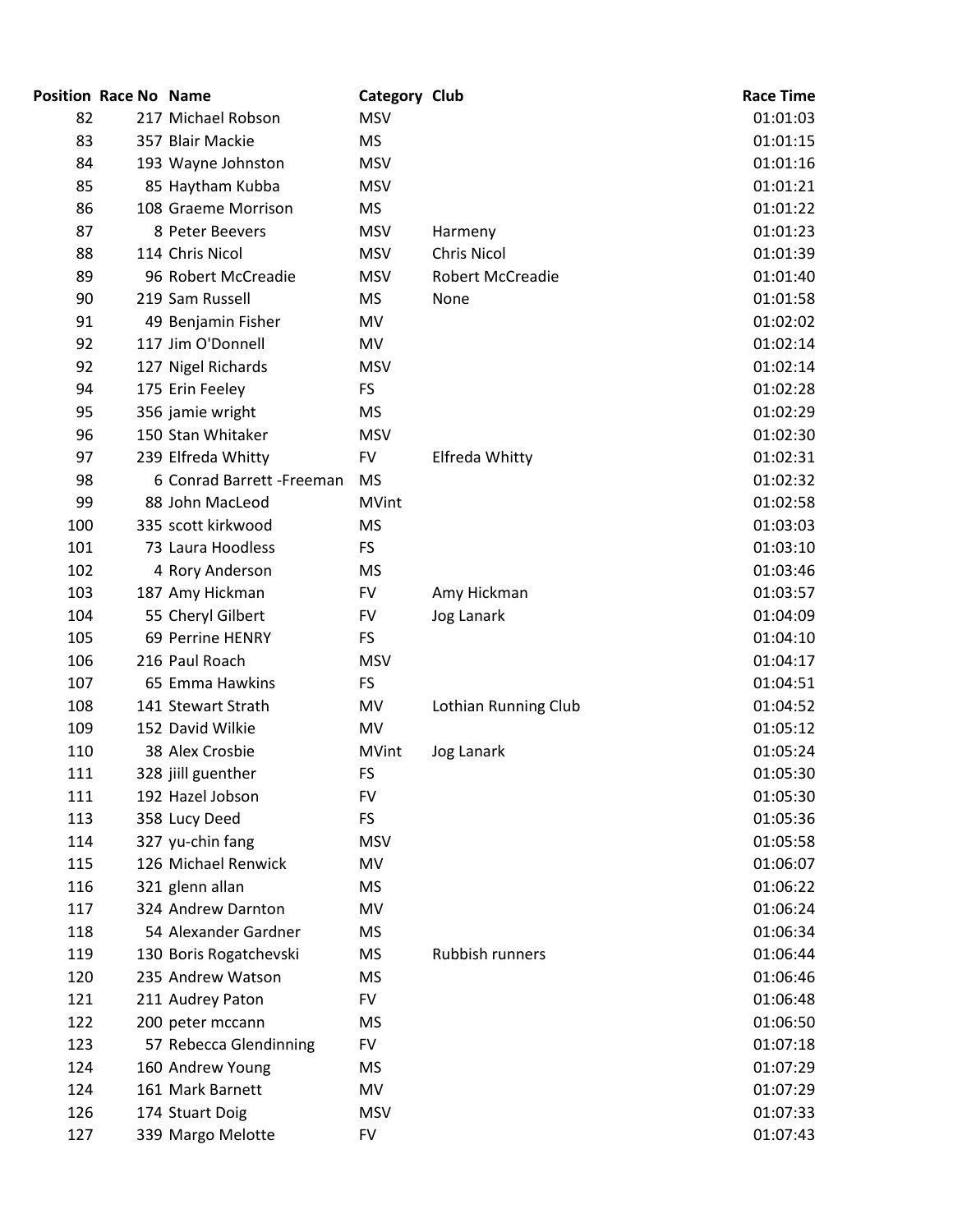|     | <b>Position Race No Name</b> |                       | Category Club |                                       | <b>Race Time</b> |
|-----|------------------------------|-----------------------|---------------|---------------------------------------|------------------|
| 128 |                              | 215 Mhairi Polson     | <b>FS</b>     |                                       | 01:07:47         |
| 129 |                              | 52 DAVID FOTHERINGHAM | <b>MVint</b>  |                                       | 01:07:54         |
| 130 |                              | 95 Kevin McCormick    | MV            |                                       | 01:08:01         |
| 131 |                              | 354 Toby Vint         | <b>MVint</b>  | <b>Border triathletes</b>             | 01:08:09         |
| 132 |                              | 131 Phill Royle       | <b>MV</b>     |                                       | 01:08:15         |
| 133 |                              | 61 Stephen Gunn       | <b>MSV</b>    |                                       | 01:08:23         |
| 134 |                              | 125 Cameron Redpath   | <b>MS</b>     |                                       | 01:08:40         |
| 135 |                              | 176 Melanie Furtado   | <b>FS</b>     |                                       | 01:08:41         |
| 136 |                              | 142 Peter Tennant     | <b>MS</b>     |                                       | 01:08:55         |
| 137 |                              | 230 Fraser Talbot     | MV            |                                       | 01:08:59         |
| 138 |                              | 227 Shane Stratton    | <b>MS</b>     | Shane Stratton                        | 01:09:01         |
| 139 |                              | 97 Ailsa mcdonald     | <b>FS</b>     |                                       | 01:09:07         |
| 140 |                              | 153 Megan Williams    | FS            |                                       | 01:09:15         |
| 141 |                              | 199 Sarah McAdam      | <b>FS</b>     | Portobello                            | 01:09:26         |
| 142 |                              | 121 Isabel Pennock    | <b>FS</b>     |                                       | 01:09:30         |
| 143 |                              | 344 Tony Parker       | <b>MS</b>     |                                       | 01:09:35         |
| 144 |                              | 242 Jonathan Wright   | <b>MS</b>     |                                       | 01:09:36         |
|     |                              |                       |               | Edinburgh Running Network / Edinburgh |                  |
| 145 |                              | 27 Jenny Bush         | <b>FS</b>     | <b>Hash House Harriers</b>            | 01:09:41         |
| 145 |                              | 343 Jonathan Parker   | <b>MS</b>     |                                       | 01:09:41         |
| 147 |                              | 205 Niall Morris      | <b>MS</b>     |                                       | 01:09:43         |
| 148 |                              | 331 Graham Hill       | <b>MSV</b>    | <b>Graham Hill</b>                    | 01:09:49         |
| 149 |                              | 336 Simon Leslie      | <b>MS</b>     |                                       | 01:09:53         |
| 150 |                              | 181 Paul Haddon       | <b>MSV</b>    |                                       | 01:10:00         |
| 151 |                              | 206 Barbara Munro     | <b>FS</b>     |                                       | 01:10:05         |
| 152 |                              | 80 Emma Kaine         | FS            |                                       | 01:10:10         |
| 153 |                              | 47 Amy Findlay        | <b>FS</b>     |                                       | 01:10:22         |
| 154 |                              | 24 Ludmila Brzozka    | <b>FV</b>     |                                       | 01:10:30         |
| 155 |                              | 2 Derek Aitken        | <b>MSV</b>    | Jog Lanark                            | 01:10:51         |
| 156 |                              | 22 Matthew Brown      | <b>MS</b>     |                                       | 01:10:54         |
| 157 |                              | 122 Ruaidhrj Primrose | <b>MS</b>     |                                       | 01:11:01         |
| 158 |                              | 51 Amanda Forsyth     | <b>FSV</b>    | <b>Jog Lanark</b>                     | 01:11:11         |
| 159 |                              | 350 Tracey Squires    | <b>FS</b>     | <b>Tracey Squires</b>                 | 01:11:15         |
| 160 |                              | 179 Matthew Gorrie    | <b>MS</b>     | <b>Edinburgh Running Network</b>      | 01:11:21         |
| 161 |                              | 111 Taylor Murray     | FS            | Pink Laydeez                          | 01:11:40         |
| 162 |                              | 347 fraser sharp      | <b>MS</b>     |                                       | 01:11:43         |
| 163 |                              | 70 Louise Higginson   | <b>FV</b>     | Pink Laydeez                          | 01:11:46         |
| 164 |                              | 342 Ewan Murdoch      | <b>MS</b>     |                                       | 01:11:49         |
| 165 |                              | 355 michael waugh     | MS            |                                       | 01:12:00         |
| 166 |                              | 155 Moira Wilson      | <b>FSV</b>    | <b>Tinto Hill Runners</b>             | 01:12:04         |
| 167 |                              | 334 Luke Kinsman      | <b>MS</b>     |                                       | 01:12:15         |
| 167 |                              | 93 Greg McAree        | <b>MSV</b>    |                                       | 01:12:15         |
| 169 |                              | 3 Mia Alexiou         | <b>FV</b>     | Mia Alexiou                           | 01:12:17         |
| 170 |                              | 94 Tony McAree        | <b>MSV</b>    |                                       | 01:12:18         |
| 171 |                              | 171 John Curran       | <b>MVint</b>  |                                       | 01:12:34         |
| 172 |                              | 241 Sam Williamson    | <b>MS</b>     | Sam Williamson                        | 01:12:54         |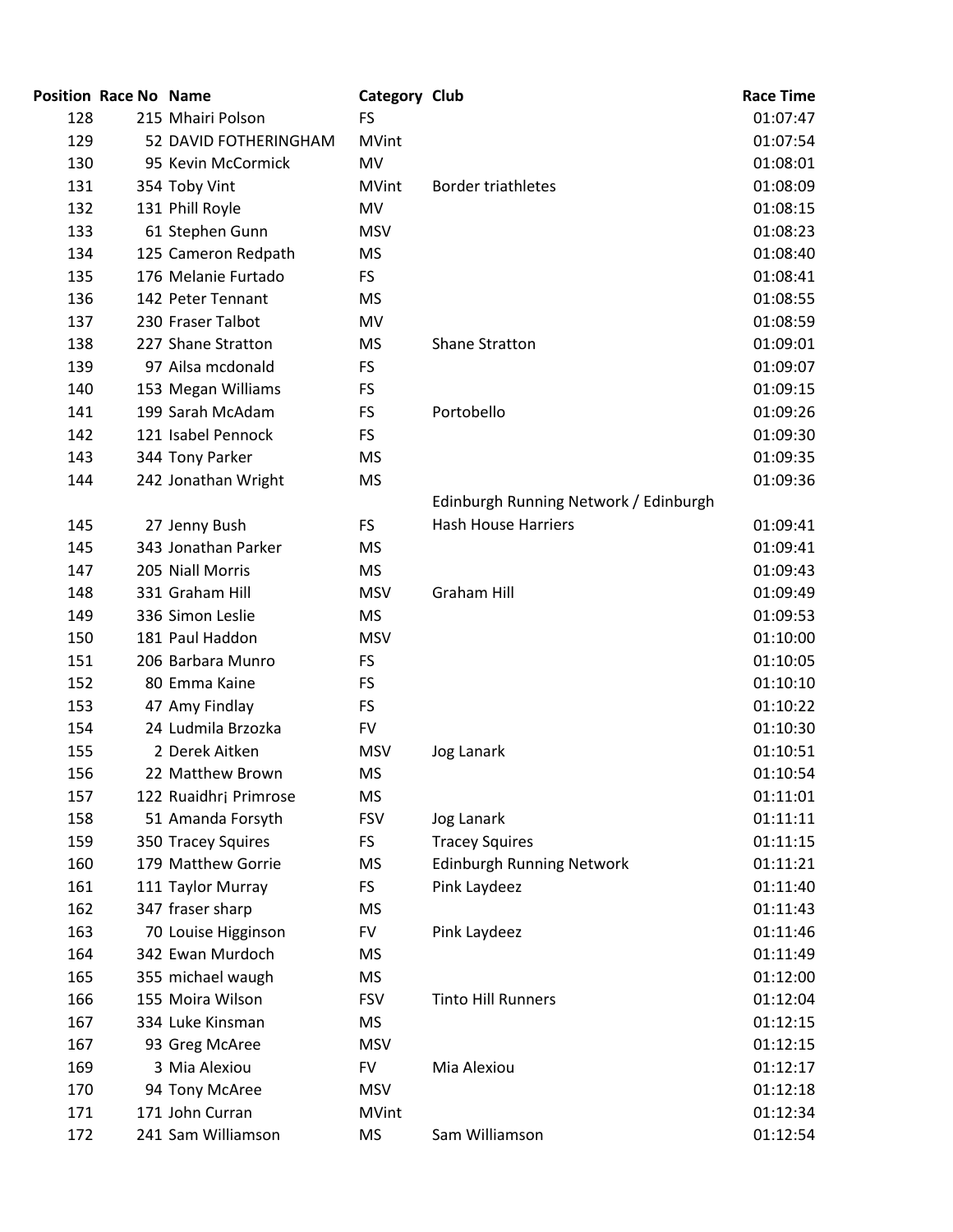|     | <b>Position Race No Name</b> |                        | <b>Category Club</b> |                           | <b>Race Time</b> |
|-----|------------------------------|------------------------|----------------------|---------------------------|------------------|
| 173 |                              | 229 Debbie Talbot      | <b>FV</b>            |                           | 01:13:47         |
| 174 |                              | 149 Nicky Whitaker     | <b>FSV</b>           |                           | 01:13:51         |
| 175 |                              | 104 Peter McKillop     | MV                   | Edinburgh Running Network | 01:13:52         |
| 176 |                              | 224 Claire Stewart     | <b>FS</b>            |                           | 01:13:58         |
| 177 |                              | 234 Rochelle Vita      | <b>FV</b>            |                           | 01:14:03         |
| 178 |                              | 214 Seonaid Philp      | <b>FS</b>            |                           | 01:14:11         |
| 179 |                              | 154 Karen Wills        | <b>FS</b>            | Jog Lanark                | 01:14:17         |
| 180 |                              | 109 Jill Morrison      | <b>FV</b>            |                           | 01:14:21         |
| 181 |                              | 203 Rebecca Miller     | <b>FSV</b>           |                           | 01:14:52         |
| 182 |                              | 120 Ian Pennock        | <b>MS</b>            |                           | 01:14:53         |
| 183 |                              | 195 Gordon Kirkham     | MV                   |                           | 01:14:54         |
| 184 |                              | 164 Richard Brunton    | <b>MSV</b>           |                           | 01:15:15         |
| 184 |                              | 170 Kym Craig          | <b>FSV</b>           | ReBoot                    | 01:15:15         |
| 186 |                              | 340 Katrona Methven    | FVint                | border triathletes        | 01:15:16         |
| 187 |                              | 31 Melanie Clarke      | <b>FV</b>            | Jog Lanark                | 01:15:22         |
| 188 |                              | 341 Lorna Mitchell     | <b>FSV</b>           |                           | 01:15:44         |
| 189 |                              | 177 Tracy Gorman       | <b>FSV</b>           |                           | 01:15:50         |
| 190 |                              | 34 Tom Cowley          | <b>MSV</b>           |                           | 01:15:53         |
| 191 |                              | 72 Chris Hobday        | MV                   |                           | 01:16:03         |
| 192 |                              | 238 Neil Watson        | MV                   |                           | 01:16:07         |
| 193 |                              | 168 Katherine Cotter   | <b>FV</b>            |                           | 01:16:08         |
| 194 |                              | 86 John Livingstone    | <b>MSV</b>           | John Livingstone          | 01:16:36         |
| 195 |                              | 143 Nadine Thomas      | <b>FS</b>            |                           | 01:16:40         |
| 195 |                              | 133 Sarah Schutter     | <b>FV</b>            |                           | 01:16:40         |
| 197 |                              | 45 Louise Fergus       | <b>FV</b>            |                           | 01:16:45         |
| 198 |                              | 128 Niamh Roarty       | <b>FS</b>            | Pink Laydeez              | 01:16:47         |
| 199 |                              | 201 MANDY MCGOWAN      | <b>FV</b>            |                           | 01:17:05         |
| 200 |                              | 39 Gillian Cross       | FS.                  |                           | 01:17:34         |
| 201 |                              | 166 Laura Burnett      | FS                   |                           | 01:17:49         |
| 202 |                              | 191 Joanna Jaberoo     | FS                   |                           | 01:18:12         |
| 203 |                              | 68 Ross Hendry         | MV                   |                           | 01:18:15         |
| 204 |                              | 67 Naomi Henderson     | <b>FS</b>            | Pink ladies               | 01:18:26         |
| 205 |                              | 144 Kenny Train        | <b>MSV</b>           | Portobello running club   | 01:19:22         |
| 206 |                              | 110 Kristopher Murray  | <b>MS</b>            |                           | 01:19:32         |
| 207 |                              | 351 James Staddon      | <b>MS</b>            |                           | 01:19:34         |
| 208 |                              | 17 David Anthony Breen | <b>MVint</b>         | The Breen Team            | 01:21:23         |
| 209 |                              | 115 Janey Nicol        | <b>FSV</b>           |                           | 01:21:36         |
| 210 |                              | 132 Craig Rutherford   | MV                   |                           | 01:21:51         |
| 211 |                              | 222 Ben Slater         | MV                   |                           | 01:22:39         |
| 212 |                              | 208 Richard Noble      | MV                   | <b>Richard Noble</b>      | 01:22:41         |
| 213 |                              | 9 Sarah Beevers        | <b>FSV</b>           | Harmeny                   | 01:22:42         |
| 214 |                              | 196 Nick Laing         | MV                   |                           | 01:22:43         |
| 215 |                              | 100 Tracy McGillivray  | <b>FV</b>            | Harmeny Athletic club     | 01:22:46         |
| 216 |                              | 74 Scott Hume          | <b>MSV</b>           | Portobello Running Club   | 01:22:49         |
| 217 |                              | 53 Dearbhla Gallagher  | FS                   |                           | 01:22:57         |
| 218 |                              | 37 Bernie Critchley    | MV                   |                           | 01:23:01         |